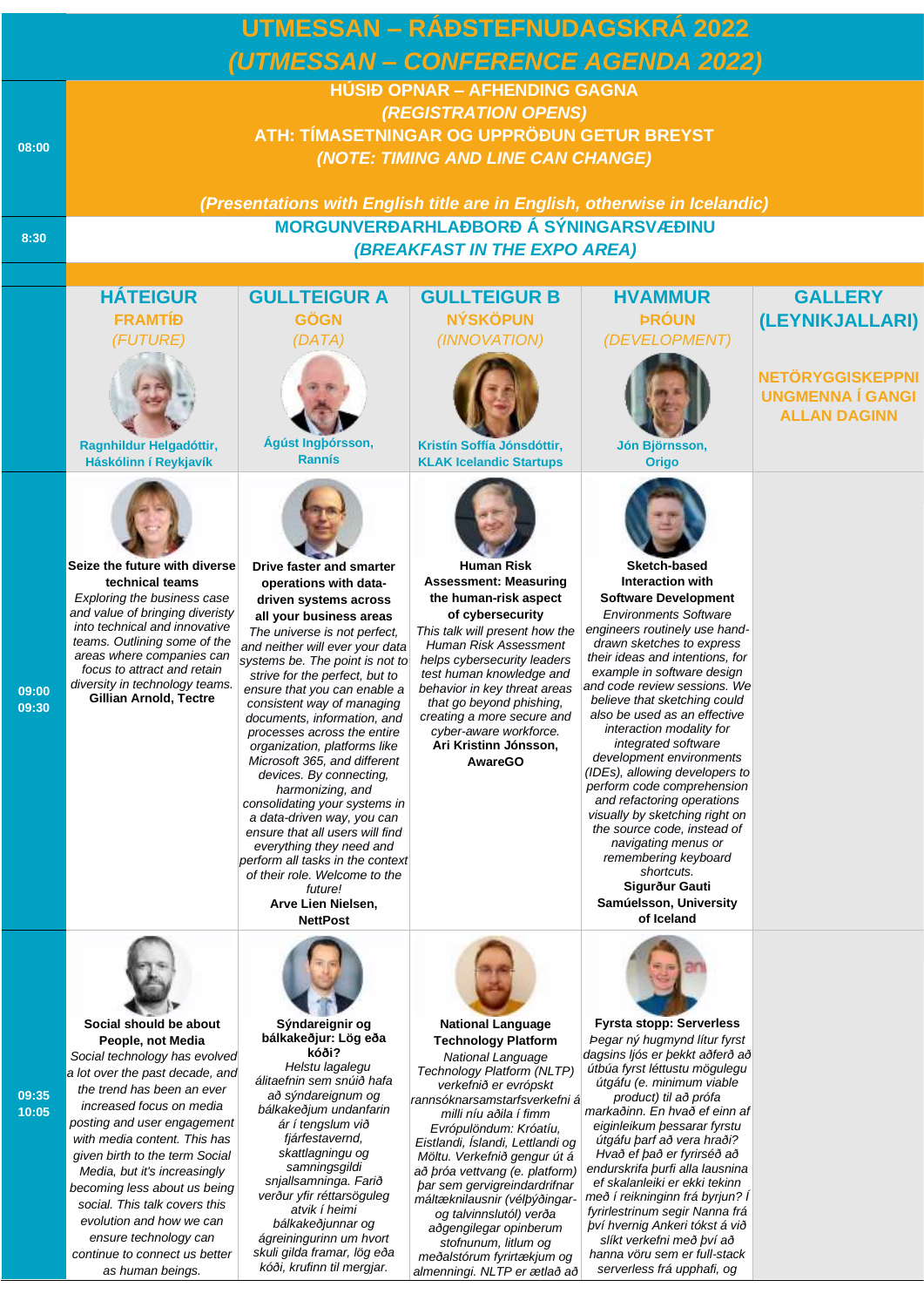|                | Guðmundur Hafsteinsson,<br><b>Fractal 5</b>                                                                                                                                                                                                                                                                                                                                                                                                                                                                    | Þorvarður Arnar<br>Ágústsson,<br><b>Deloitte Legal</b>                                                                                                                                                                                                                                                                                                                                                                                                                         | vera skilvirk leið til að tryggja<br>fjöltyngdan aðgang að<br>netþjónustu, vefsíðum, skjölum<br>og upplýsingum. Markmið<br>verkefnisins er að fjarlægja<br>tungumálahindranir, stuðla að<br>tungumálajafnrétti, auka<br>aðgengi og stuðla að<br>sampættingu yfir landamæri í<br>notkun opinberrar stafrænnar                                                                                                                                                                                                                                                                                                                                                                                                       | hvaða áskoranir eru fólgnar í<br>bví fyrir teymi með mikla, en<br>jafnframt hefðbundna<br>forritunarreynslu.<br>Nanna Einarsdóttir,<br>Ankeri                                                                                                                                                                                          |  |
|----------------|----------------------------------------------------------------------------------------------------------------------------------------------------------------------------------------------------------------------------------------------------------------------------------------------------------------------------------------------------------------------------------------------------------------------------------------------------------------------------------------------------------------|--------------------------------------------------------------------------------------------------------------------------------------------------------------------------------------------------------------------------------------------------------------------------------------------------------------------------------------------------------------------------------------------------------------------------------------------------------------------------------|--------------------------------------------------------------------------------------------------------------------------------------------------------------------------------------------------------------------------------------------------------------------------------------------------------------------------------------------------------------------------------------------------------------------------------------------------------------------------------------------------------------------------------------------------------------------------------------------------------------------------------------------------------------------------------------------------------------------|----------------------------------------------------------------------------------------------------------------------------------------------------------------------------------------------------------------------------------------------------------------------------------------------------------------------------------------|--|
|                | The Future of Business Can<br>Be Anywhere, So<br><b>Cybersecurity Must be</b><br>Everywhere<br>The last two years have<br>proven extremely challenging                                                                                                                                                                                                                                                                                                                                                         | Varðveita eða farga -<br>varðveislutími í ljósi<br>persónuverndarlaga<br>Hversu lengi á eða má<br>varðveita upplýsingar? Þarf að<br>eyða upplýsingum úr kerfum                                                                                                                                                                                                                                                                                                                 | bjónustu innan ESB og EES.<br>Bjarni Barkarson, Mál-<br>og raddtæknistofa HR<br>"He came from the<br>mountains"<br>Machine translation,<br>challenges and opportunities<br>Challenges and progress of<br>developing machine                                                                                                                                                                                                                                                                                                                                                                                                                                                                                        | Web3 - næsta skref í<br>bróun vefsins?<br>Hvernig er Web 2.0 er að<br>bróast yfir í Web3 með<br>tilliti til eignarhalds,<br>stjórnunar og aðgangs á                                                                                                                                                                                    |  |
| 10:10<br>10:40 | for everyone. Covid.<br>Geopolitics. Sanctions. These<br>are driving business and<br>technology transformations<br>faster than ever, creating more<br>opportunities for success, but<br>also more opportunities for<br>cyber-attackers. But there is<br>no reason to lose hope: a<br>coherent, effective strategy for<br>protecting your expanding<br>attack surface is possible.<br>Joe Robertson, Fortinet                                                                                                   | sem hætt er að nota? Hvað ef<br>nýta þarf upplýsingarnar<br>síðar? Í erindinu verður<br>bessum spurningum svarað og<br>farið yfir varðveislutíma í ljósi<br>persónuverndarlaga og það<br>skoðað hversu langt þarf að<br>ganga í að eyða<br>persónuupplýsingum.<br>Áslaug Björgvinsdóttir,<br><b>LOGOS</b><br>lögmannsþjónusta                                                                                                                                                  | translation solutions for<br>Icelandic with neural networks<br>and putting them into<br>production.<br>Haukur Barri<br>Símonarson, Miðeind                                                                                                                                                                                                                                                                                                                                                                                                                                                                                                                                                                         | gögnum og fjármunum.<br>Við tengjum það við<br>notkun og fjárstreymi á<br>bálkakeðjum.<br>Hilmar Jónsson, Net3                                                                                                                                                                                                                         |  |
| 10:40<br>11:10 |                                                                                                                                                                                                                                                                                                                                                                                                                                                                                                                |                                                                                                                                                                                                                                                                                                                                                                                                                                                                                | <u>MESSUKAFFI Á SÝNINGARSVÆÐINU</u><br>(COFFEE IN THE EXPO AREA)                                                                                                                                                                                                                                                                                                                                                                                                                                                                                                                                                                                                                                                   |                                                                                                                                                                                                                                                                                                                                        |  |
| 11:10<br>11:40 | Mega trends in digital<br>transformation - what are<br>they and how can Iceland<br>adopt them?<br>Overview of some of the<br>major forces driving digital<br>transformation and disruption<br>in the world. Real life<br>examples to demonstrate how<br>these trends are changing the<br>way companies are rethinking<br>their approach to digital<br>transformation.<br>What are the major technology<br>areas affected and why it is<br>important to follow them<br>closely.<br>César Cacito Marto, Deloitte | Við getum öll verið<br>talnafólk<br>Við þurfum öll að vinna<br>með tölur, gögn og<br>útreikninga, en slík vinna<br>getur verið fráhrindandi<br>og vaxið fólki í augum.<br>Við getum samt öll verið<br>talnafólk með betri tólum<br>og aðgengilegari fróðleik<br>og upplýsingum. Í<br>bessum fyrirlestri fer<br>Hjálmar yfir það helsta<br>sem öll þurfa að vita til að<br>geta skoðað og skýrt það<br>sem skiptir okkur máli<br>með tölum og gögnum.<br>Hjálmar Gíslason, GRID | <b>Machine learning in</b><br>subsurface geothermal<br>energy: Methods and<br><b>Applications</b><br>Why would you need AI<br>to turn steam from the<br>ground into electricity? In<br>this talk, we'll cover the<br>why's and how's of using<br>artificial intelligence to<br>optimize energy<br>production from<br>geothermal power plants<br>and how machine<br>learning can affect an<br>industry heavily reliant on<br>empirical models. We'll<br>review the geothermal<br>industry and discuss<br>some of the challenges it<br>faces today and cover<br>how AI has been studied<br>and used in practice<br>across the geothermal<br><i>industry.</i><br>Halldóra<br>Guðmundsdóttir,<br>Orkuveita Reykjavíkur | Þúsund raddir - sömu<br>orð. Hvernig<br>hönnunarkerfi eiga að<br>virka<br>Hönnunarkerfi er ekki bara<br>öflugt tæki sem auðveldar<br>vinnu og samhæfir myndmál.<br>Hinn sanni ávinningur felst í að<br>skapa vörumerkinu<br>persónuleika sem skýn i gegn,<br>hver svo sem er að nota kerfið.<br>Björgvin Pétur<br>Sigurjónsson, Jökulá |  |
| 11:45<br>12:15 | Upskilling as a pathway to<br>equality in Tech<br>The scalability of Iceland's                                                                                                                                                                                                                                                                                                                                                                                                                                 | Stafrænar eignir -<br>Noktun prívíddartækni<br>og gervigreindar til að                                                                                                                                                                                                                                                                                                                                                                                                         | <b>Using Restorative</b><br><b>Environmental Design</b>                                                                                                                                                                                                                                                                                                                                                                                                                                                                                                                                                                                                                                                            | Ert bú að skilja<br>útundan? Eru allir með                                                                                                                                                                                                                                                                                             |  |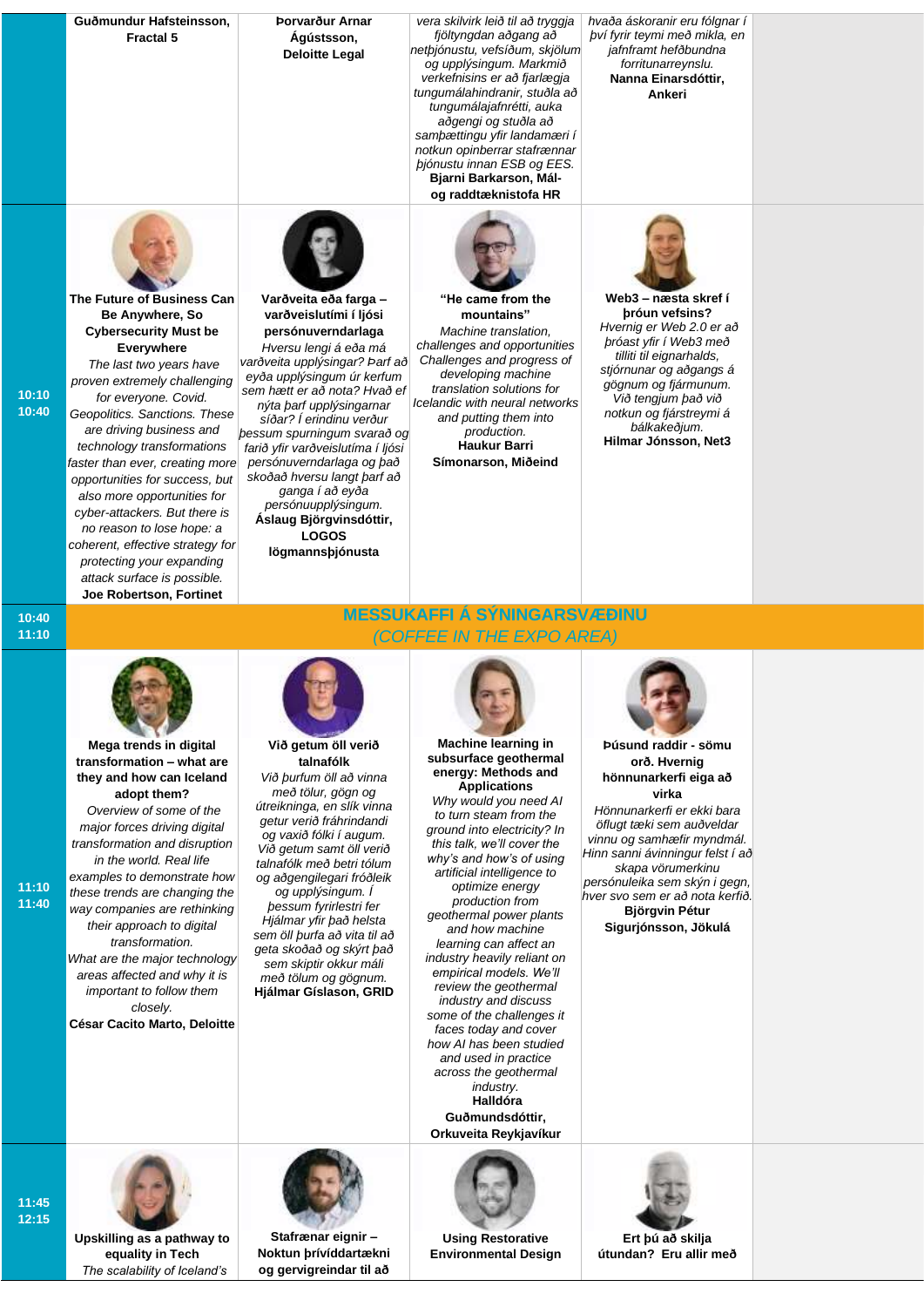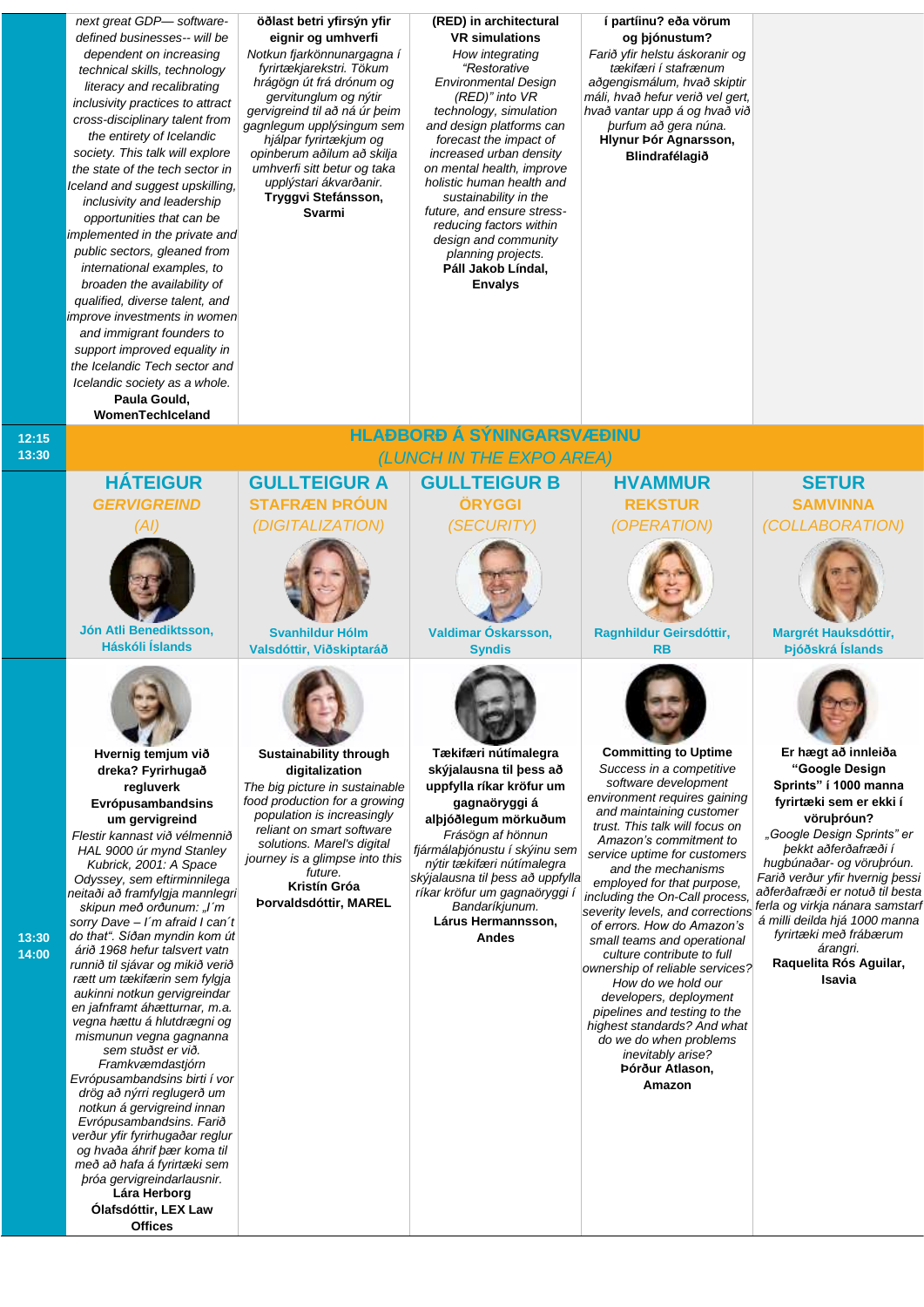

**A sand storm or just a breeze? Can sandboxes help build responsible artificial intelligence?**

*Artificial intelligence offers enormous potential for better, personalised and more efficient services. At the same time it is data intensive and often challenges basic privacy principles. Can you have your cake and eat it too? The opportunities and limitations of sandboxes as a tool for fostering innovative and responsible AI solutions. Experiences from the first data protection and AI sandbox in Europe.* **Eirik Gulbrandsen, Norwegian Data** 

**Protection Authority** 



**Hin stafræna innkaupakarfa**  *Að versla er að upplifa. Skannað og skundað er ný tæknilausn þar sem viðskiptavinir geta í fyrsta sinn á Íslandi afgreitt sig sjálfir með því að skanna vörur og greiða með eigin síma áður en gengið er út og sleppa þannig við beltakassa eða* 

*sjálfsafgreiðslu.* **Ásta S. Fjeldsted og Marvin Ingi Einarsson, Krónan**

**Low code with Power Platform** *What's with all the buzz around Low Code the last couple of years about? Why does Microsoft build an entire platform for low coders? And what's in it for you? And did you know that the Power Platform is a treat for both business leaders and pro developers?* **Ulrikke Akerbæk, Itera**



**Nýr sæstrengur, nýtt landkerfi, aukið netöryggi fyrir Ísland** 

*Sagt verður frá helstu verkefnum Farice um þessar mundir. Nýr sæstrengur, ÍRIS nemur land fljótlega og ný kynslóð landkerfis í* 

*uppbyggingu. Sagt verður frá þessum verkefnum og hvaða þýðingu þau hafa fyrir Ísland hvað varðar aukið öryggi. Skyggnst verður inní framtíðina að auki.* **Örn Orrason, Farice**



**Fimmta kynslóð farsímaneta (5G)** *Hvað er 5G? þurfum við á því að halda? - Förum yfir helstu atriði 5G tæknarinnar og hvað hún ber í skauti sér fyrir einstaklinga og fyrirtæki á íslandi. Rýnum í uppbyggingu tæknarinnar og hvernig hún er frábrugðin eldri tækni.* **Aron Heiðar Steinsson, Nova**



**How great culture accelerates software development**

*As engineers, we tend to focus on the technical aspects of velocity but we often forget to think about the human side of that equation:*

*How should we communicate with each other? How do we increase trust? How can we empower our developers? We believe that these things matter even more than what tools or tech we use. In this presentation we want to share with you how we at Asana strive to create a culture of transparency and trust to maintain velocity and give developers the confidence to ship fast without sacrificing quality, both technically and culturally.* **Sigurrós Soffía Kristinsdottir, Asana**

**14:35 15:00**

**15:00 15:30**

**15:35 16:05**

**14:05 14:35**



## **How to improve environmental monitoring using Earth Observation**

*As the world continues to recover from a historic pandemic, there is growing awareness that new, innovative solutions are needed to better monitor and track our interconnected world. It is more vital than ever to be able to monitor and track environmental change to protect our natural resources. Earth observation data combined with other geospatial technologies are imperative in this effort to fight climate change.* **Rhodri Phillips, Planet**

**MESSUKAFFI Á SÝNINGARSVÆÐINU** *(COFFEE IN THE EXPO AREA)*



## **Veikleikaskömm - Úrelt Öryggismenning Íslands**

*Undanfarin ár hefur það verið að færast í aukana að það er haldið upp á* 

*tölvuöryggissérfræðinga sem tilkynna um veikleika frekar en ráðist á þá, en af einhverri ástæðu virðist sú menning ekki hafa náð fótfestu hér á Íslandi, hvers vegna? Farið verður yfir raundæmi af íslenskum fyrirtækjum og stofnunum sem hafa verið vís um veikleika í kerfum sínum og brugðist ýmist rétt eða rangt við ásamt því hvernig fyrirtæki og stofnarnir geta bætt sig.* **Niels Ingi Jónasson, Syndis**



**Farnetið og tíðnimál** *Uppbygging farnetsinnviða á landsvísu, tíðniúthlutun og verndun ljósvakans.* **Þorleifur Jónasson, Fjarskiptastofa** 



**Brúarsmiðir stafrænnar vegferðar** *Flestar stofnanir og fyrirtæki standa nú frammi fyrir þeirri áskorun að laga sig að breyttum veruleika og nýta þau tækifæri sem felast í nýrri tækni til þess að umbreyta þjónustu í takt við þarfir notenda. Stærsta áskorunin felst þó ekki í tækninni sjálfri heldur að átta sig á hvað skapi* 

*mesta virðið og brúa bilið frá þörf yfir í tilbúna tæknilausn. Við viljum deila lærdómnum af því hvernig við höfum nálgast stafræna umbreytingu á* 

*stórum skala með því að vinna markvisst með kúltúrhakkið og virkja þekkingu mannauðsins. Með teymi stafrænna leiðtoga* 

*viljum við freista þess að tengja saman fólk þvert á svið og deildir með það að markmiði að innleiða breytta hugsun og bæta þjónustu við borgarbúa áþreifanlega.* **Ásta Þöll Gylfadóttir, Reykjavíkurborg**



**RPA innleiðing í 5 skrefum**

*Hvernig hafa fyrirtæki tekið fyrstu skrefin í innleiðingu á RPA (Robotic Process Automation) og hvernig sú vegferð er flestum fær. Hér er notast við 5 skrefa vegvísi sem* 



**Sjálfvirk listsköpun með aðferðum á sviði gervigreindar** *Mikil gróska hefur verið í þróun aðferða á sviði gervigreindar síðasta áratuginn og eru aðferðir á því sviði notaðar í listsköpun í sífellt meira mæli.* 



**velferðartækni frá vöggu til grafar** *Farið er í gegnum lífshlaup einstaklings og sýnt hvernig stafrænar lausnir nýtast í ýmsum viðburðum sem upp* 



**"OSINT for fun and profit"**

*Á netinu er að finna mikið magn viðkvæmra upplýsinga um einstaklinga, fyrirtæki og stofnanir. Sumar eru opnar og i aðgengilegar öllum og er þá gjarnan talað um Open Source* 



**How I Learned to Stop Worrying and Love the Cloud** *Þroskasaga miðaldra gagnagrunnsrekstrarkalls: Frá* 

*efahyggjumanni til skýjaglóps.* **Þröstur Jónasson,** 

**Miracle**